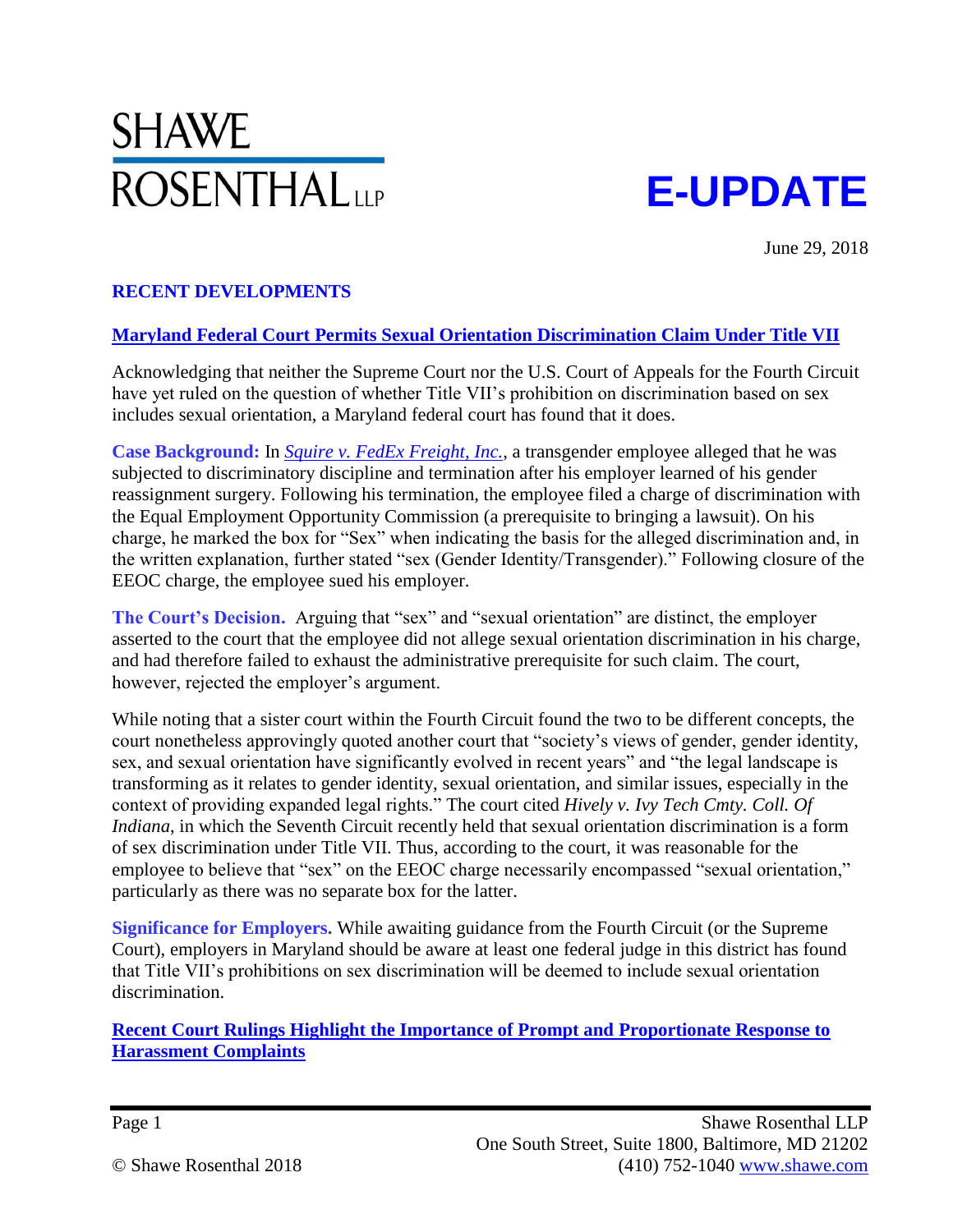We often counsel our clients on the need to respond promptly and effectively to employee complaints of harassment, and two recent federal appellate court rulings confirm the importance of doing so.

#### **Employer Conducted Immediate Investigation and Took Action to Stop Additional Harassment**

In *[Tucker v. United Parcel Service, Inc.](https://law.justia.com/cases/federal/appellate-courts/ca5/17-30574/17-30574-2018-06-05.html),* a female UPS supervisor complained that a male subordinate engaged in sexually inappropriate behavior, including touching. Following an investigation, during which the employee was suspended, the employer could not determine if his behavior was intentional. The employee was permitted to return to work, but was counseled on workplace policies on professionalism and harassment, and was further prohibited from the supervisor's work area. Although he never interacted with the supervisor thereafter, she nonetheless complained that she felt unsafe because he stared at her. The employer provided her with an escort to her car and offered her a transfer to another facility nearby or a different shift, which she refused. She asked that the employee be transferred instead, but the employer explained that the union would not allow it. She subsequently demanded that the employee be removed from the facility. She then resigned and filed suit.

The U.S. Court of Appeals for the Fifth Circuit held that the employer was not liable under Title VII because it took immediate action once it received the supervisor's complaint. The employee was suspended during the investigation, and then subsequently counseled on workplace policies and instructed to stay away from the supervisor's work area, and the employer also provided an escort for the supervisor. This was sufficient to stop any future harassment, which is what is required by the law, and it was not necessary to terminate the employee, as the supervisor demanded.

# **Employer Implemented and Enforced Comprehensive Anti-Discrimination Policy**

In *[Wilcox v. Corrections Corp. of America](http://media.ca11.uscourts.gov/opinions/pub/files/201711919.pdf)*, a female corrections officer complained that a male coworker inappropriately hugged and touched her, and made sexual comments. The employer immediately directed the co-worker to stay away from the employee, after which he never touched her or made inappropriate comments. It also hired an outside investigator, who determined that the co-worker had engaged in sexual harassment of the employee and others. The co-worker was then fired. The employee sued for sexual harassment and a jury awarded her over \$100,000; however, the trial court overturned the jury verdict and found for the employer.

On appeal, the U.S. Court of Appeals for the Eleventh Circuit upheld the trial court's determination that the employer's prompt and effective response to the complaint barred liability under Title VII. The employer had implemented a comprehensive anti-discrimination policy and ensured that employees were aware of it. In addition, the court found that the employer had enforced the policy by counseling the co-worker, investigating him, and then terminating him. These actions prevented recurrence of the harassment once the employer became aware of it.

#### **Lessons for Employers**

Some helpful guidance can be drawn from these two cases. It is important for employers to implement a detailed anti-discrimination and anti-harassment policy. It is also important to ensure that employees are made aware of the policy. Then, if there are complaints, employers must respond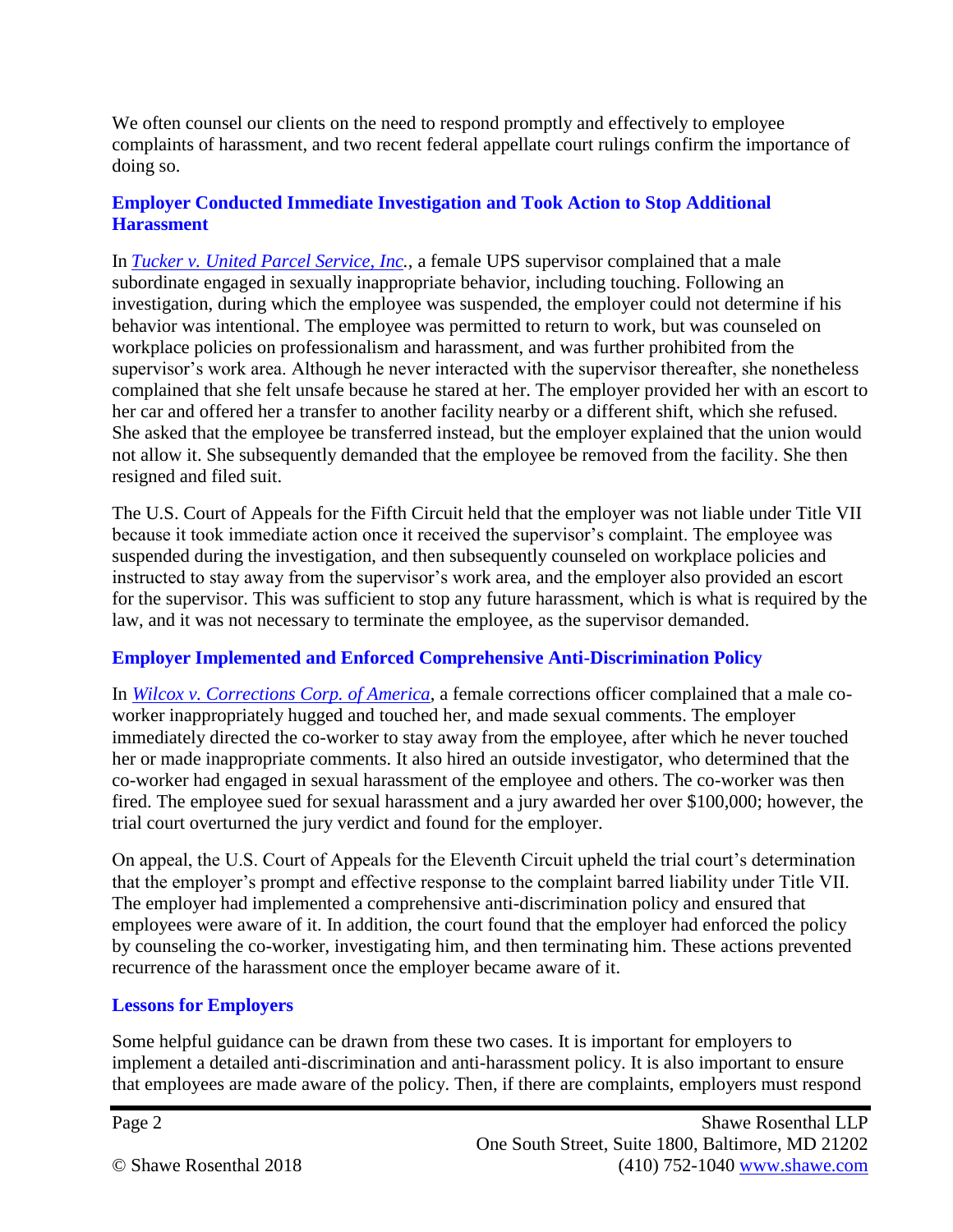promptly, with a thorough and unbiased investigation. At the conclusion of the investigation, it is necessary to take steps to ensure that any harassment will not continue to occur – which does not always require the termination of the alleged wrongdoer, even if that is what the alleged victim wants. The legal obligation is to stop the harassment. An employer who takes these steps will likely be able to avoid liability for co-worker harassment and will also encourage a harassment-free workplace.

### **Another Month, Another Slew of NLRB Advice Memos**

The National Labor Relations Board's Office of the General Counsel (OGC) has continued to release Advice Memoranda, following up on what we reported in our [February 2018,](https://shawe.com/articles/nlrb-releases-multitude-of-advice-memos/) [March 2018](https://shawe.com/articles/nlrb-releases-additional-advice-memos/) and [May](https://shawe.com/articles/nlrb-releases-more-new-advice-memos/)  [2018](https://shawe.com/articles/nlrb-releases-more-new-advice-memos/) E-Updates. Six more memos were issued on June 14, 2018. One of the memos was originally prepared several years ago, with the others in more recent months, but they were not released to the public until now. Of particular interest are the following:

- *[RoHoHo, Inc. dba Papa John's Pizza](https://shawe.com/wp-content/uploads/2018/06/10_ca_192458_09_08_17_.pdf.pdf)* (September 8, 2017). The OGC found that an employee's termination for failing to give sufficient notice of her absence to attend a two-day "Fight for \$15" convention held by the labor union SWOC, violated her rights under the National Labor Relations Act to engage in concerted activity regarding the terms and conditions of employment. While activity solely by and on behalf of a single employee does not constitute protected concerted activity, the OGC deemed the employee's absence to be a "solo strike" intended to assist a labor union in furtherance of the union's organizing efforts, which is protected.
- *[Comprehensive Healthcare Management Servs.,LLC dba Brighton Rehabilitation](https://shawe.com/wp-content/uploads/2018/06/06_ca_209251_05_03_18_.pdf.pdf) and Wellness Servs.* (May 3, 2018). A certified nursing assistant did not report a co-worker's failure to change a resident's wet clothing but posted it on Facebook. She was terminated for violating the employer's Resident Abuse policy and the Social Media policy. Although the union challenged the Social Media policy as unlawful under the NLRA, the OGC found that, regardless of whether the employee had engaged in protected concerted activity in her Facebook post, she was lawfully terminated for violation of the Resident Abuse policy.

# **TAKE NOTE**

**Supreme Court Disapproves ALJ Appointments.** In a surprising decision, *[Lucia v. SEC,](https://www.supremecourt.gov/opinions/17pdf/17-130_4f14.pdf)* the Supreme Court held that the system used to appoint administrative law judges (ALJs) throughout the federal government violates the U.S. Constitution.

Many federal agencies, including the National Labor Relations Board and the Department of Labor, use ALJs to decide contested cases. The civil service system used to appoint them was designed to maintain their neutrality. However, in a case involving the Securities and Exchange Commission, the Supreme Court held that ALJs must be appointed by the President, a court of law, or the head of a government department. As the remedy, the Supreme Court ordered that the case be retried, before a different and properly appointed ALJ.

Going forward, agencies can cure this problem by developing a new appointment system. It appears, however, that pending cases heard by ALJs who were not validly appointed may have to start over, before a different ALJ. Whether having cases decided by ALJs who are beholden to agency heads for their appointments is ultimately good for employers remains to be seen.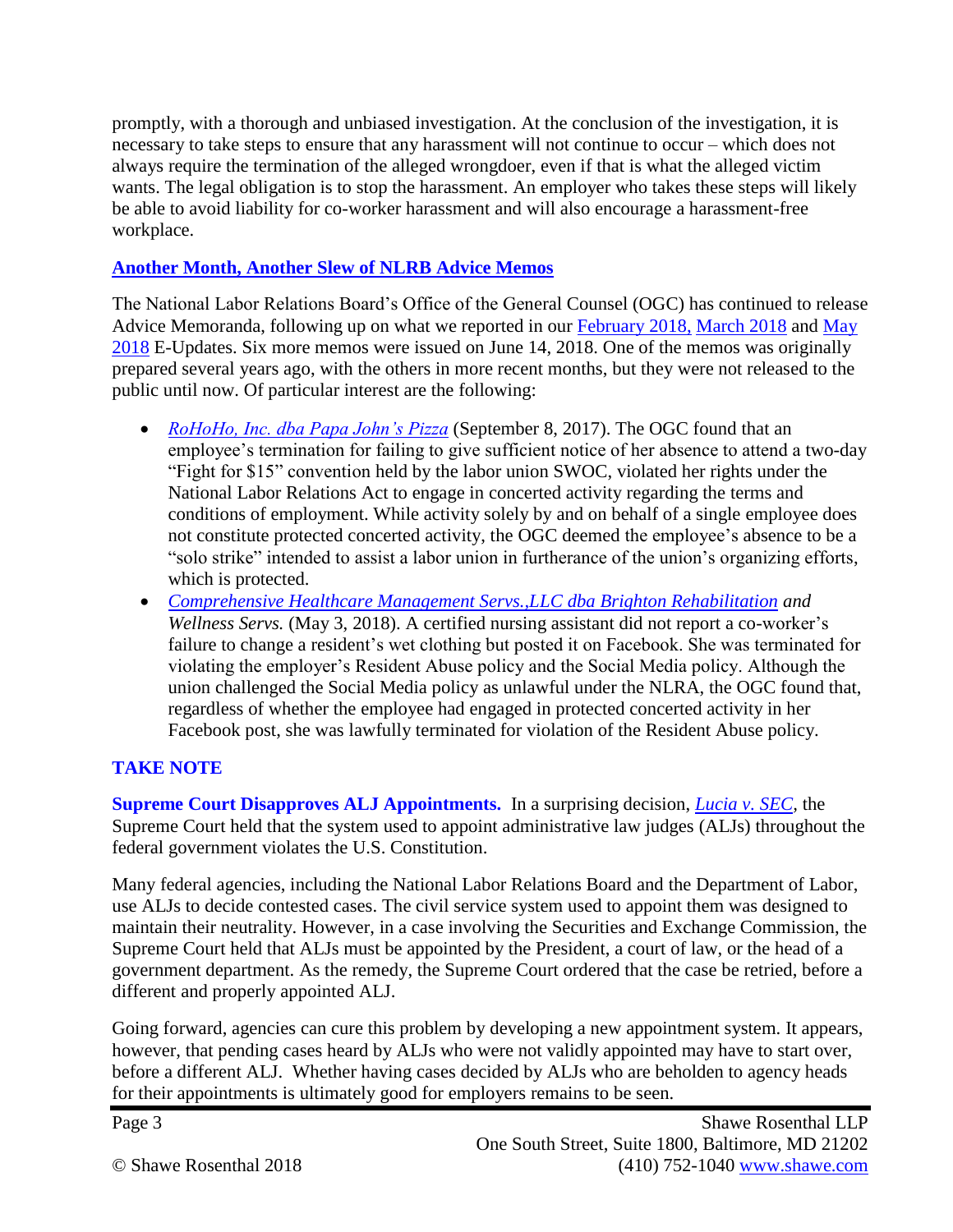**D.C. Voters Approve Minimum Wage Increase to \$15.** On June 19, 2018, D.C. voters approved [Initiative 77,](https://dcboe.org/CMSPages/GetFile.aspx?guid=509a563a-f4a0-4a75-8918-44d7b4e74676) by which the minimum wage, currently \$12.50, will increase to \$15 per hour by 2020, and thereafter will increase in proportion to the Consumer Price Index. The ballot measure also eliminates the separate minimum wage rate for tipped employees, currently \$3.33, by gradually increasing the wage rate until it reaches the non-tipped minimum wage rate by 2026.

There is some uncertainty as to whether this measure will take effect. It must undergo a 30-day review period by Congress, which could block implementation, although this has rarely happened. However, the D.C. mayor and several councilmembers are reportedly opposed to the measure, and could pass blocking legislation. We will continue to monitor further developments.

**Under FMLA, Employee Must Respond to Request for Additional Information.** The U.S. Court of Appeals for the Tenth Circuit reiterated the need for employees to provide information required by the employer under the Family and Medical Leave Act.

In *[Dulany v. Brennan](https://scholar.google.com/scholar_case?case=12707331845090012981&hl=en&as_sdt=6&as_vis=1&oi=scholarr)*, an employee told her employer that she would be missing work because of an "acute stress response," but did not request FMLA leave or respond to her employer's request for a medical certification. After her eventual resignation, she sued, claiming that the employer had failed to designate her leave as FMLA. The court, however, noted that the employer was entitled to obtain additional information in support of a FMLA leave request, and that FMLA leave may be denied if the employee fails to respond, as happened here.

**Employee May Not Dictate ADA Accommodation to Be Provided.** An employee cannot insist on a specific accommodation, particularly when other reasonable accommodations have been offered as part of the interactive discussion required under the American with Disabilities Act. In so finding, the U.S. Court of Appeals for the Third Circuit offered guidance to employers on what constitutes an employer's good faith participation in the accommodations process.

As the court stated in *[Sessoms v. The Trustees of the Univ. of Penn.](http://www2.ca3.uscourts.gov/opinarch/172369np.pdf)*, "An employer may demonstrate good faith in various ways, including meeting with the employee, requesting information about the employee's condition and limitations, asking what the employee wants, showing signs of having considered the employee's request, and offering and discussing available alternatives when the request is too burdensome." In the present case, the employer engaged in these actions. The plaintiff, however, was unwilling to consider any accommodation that did not involve a change in supervisor. However, as the court noted, "Reasonable accommodation does not entitle an employee to a supervisor ideally suited to her needs." Moreover, to the extent that the employee wants a transfer as an accommodation, it is necessary for the employee to show that there are appropriate and available positions, which the plaintiff did not do.

**Employer May Require Medical Information or Examination Based on Safety Concerns.** The U.S. Court of Appeals for the Sixth Circuit held that an employer was entitled to require an employee to submit information from his doctor based upon legitimate safety concerns.

In *[Mitchell v. U.S. Postal Service](https://cases.justia.com/federal/appellate-courts/ca6/17-2349/6113437225/1.pdf?ts=1529745444)*, the employee suffered from depression, which required him to take a number of medical leaves. Upon his return from his most recent leave, he submitted a note from his doctor that cleared him to return. However, at the same time, the employer received a letter from the employee's wife that questioned his mental stability and suggesting that he would suffer a breakdown if he returned to work. The employer placed the employee on leave and asked him to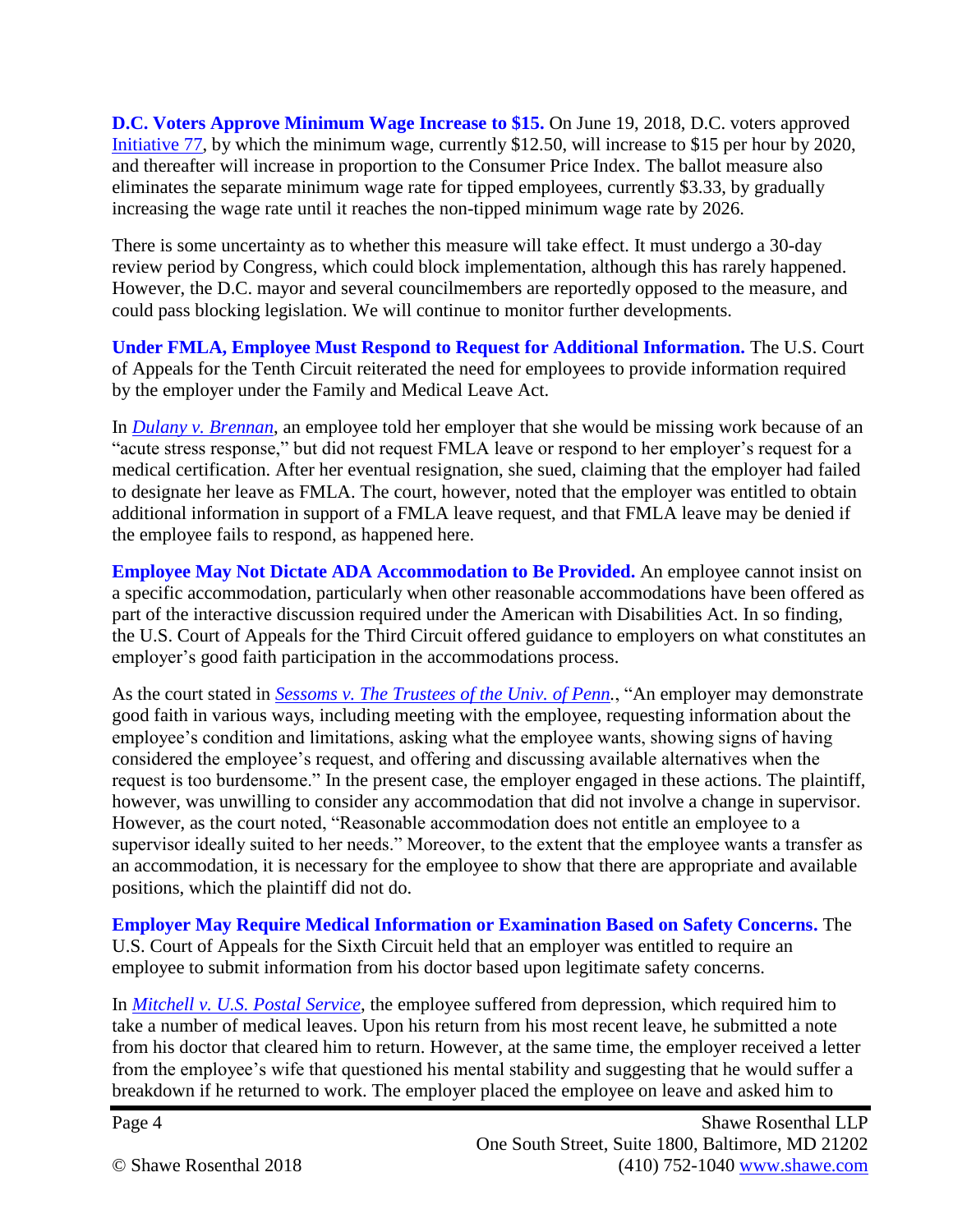provide medical documentation to confirm that he posed no threat of harm to himself or others. He refused, and was eventually terminated. He then sued for violation of the Rehabilitation Act (the corollary to the Americans with Disabilities Act applicable to government employees).

The court held that the employer's concern about workplace safety was a legitimate, nondiscriminatory reason for requesting a medical examination. In so finding, the Sixth Circuit joined at least three other circuits – the Second, Seventh and Eleventh.

**Forcing Workers to Pay Full Union Dues Violated the NLRA.** The U.S. Court of Appeals for the D.C. Circuit held that a union's demand for payment of full union dues from employees who had chosen a more limited union membership violated those employees' rights under the National Labor Relations Act.

Section 7 of the NLRA protects workers' rights to choose whether or not to participate in union activity. However, an exception to this right provides that a collective bargaining agreement can require union membership as a condition of employment in certain circumstances, but that employees may choose between full and "core" membership, with decreased fees for the latter. In *[Tamosiunas v. NLRB](https://law.justia.com/cases/federal/appellate-courts/cadc/16-1338/16-1338-2018-06-15.html)*, the union sent letters to the core members, demanding payment of the full union membership fees. The union also asked the employer to garnish the full fees from the core members' paychecks.

The employees filed unfair labor practice charges with the NLRB, which found that the union's demand for full fees and garnishment did not restrain their Section 7 rights. The court, however, found the NLRB's ruling "legally unsupportable," because the union's actions would reasonably tend to "coerce or restrain" the employee's rights to not pay full union membership dues.

# **NEWS AND EVENTS**

The Maryland Chamber of Commerce featured [Liz Torphy-Donzella](https://shawe.com/attorneys/elizabeth-torphy-donzella/) in their ongoing series, Reply [All.](https://mdchamber.org/reply-all-a-conversation-with-elizabeth-torphy-donzella/) Reply All is a video series in which the Chamber talks with leaders of industry across the state, to gain insights that can help businesses in Maryland succeed.

[Lindsey A. White](https://shawe.com/attorneys/lindsey-a-white/) was reelected Secretary of the Alumni Board for the University of Maryland Francis King Carey School of Law.

#### **TOP TIP: Employers Should Ensure They Are a Party to the Arbitration Agreement They Want to Enforce (Of Course)**

Several recent cases highlight the need for employers to take some basic steps to make sure they are actually a party to any arbitration agreement with an employee, and that the agreement is actually finalized.

In *[Wekesser v. Knight Enterprises S.E., LLC](https://scholar.google.com/scholar_case?case=7647393211287629341&hl=en&as_sdt=6&as_vis=1&oi=scholarr)*, the U.S. Court of Appeals for the Fourth Circuit held that an employer could not force arbitration of an employee's Fair Labor Standards Act claims based on an agreement that was executed between the employee and the parent company. The court found that the employer was not a party to the agreement, nor could it be considered a third-party beneficiary of the agreement because the agreement did not clearly evidence an intent to benefit a third party.